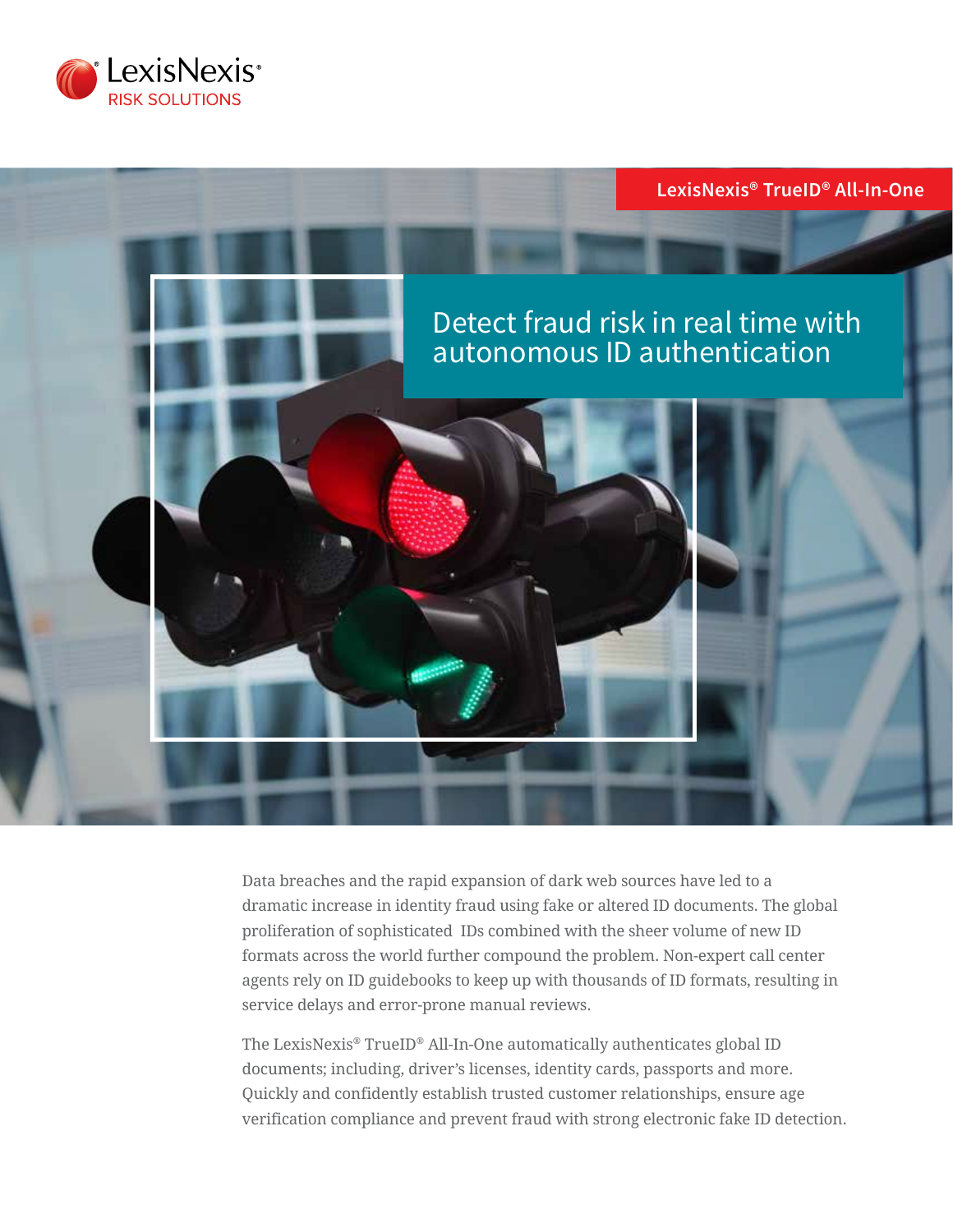# Eliminate risky guesswork with automated document authentication

# **Authenticate global IDs with confidence**

The LexisNexis® TrueID® All-In-One instantly connects your business to the full capabilities of TrueID® Document Authentication. Immediately begin authenticating IDs and rapidly serve valuable customers while detecting potentially risky transactions:



 Accurately automate ID authentication with real time logging and reporting



 Eliminate the need for human inspection and determination of ID document authenticity



 Strengthen fraud prevention with informed decisions



 Reduce delays and minimize false positives



 Enable easy access as a shared device, eliminating the need for hardware at every user PC



 Extend acceptable forms of identification with new authentication capability for all ID documents globally



 Avoid delays and costs of additional software implementation, integration and terminal hardware



 Minimize ongoing losses resulting from a slow deployment in high loss locations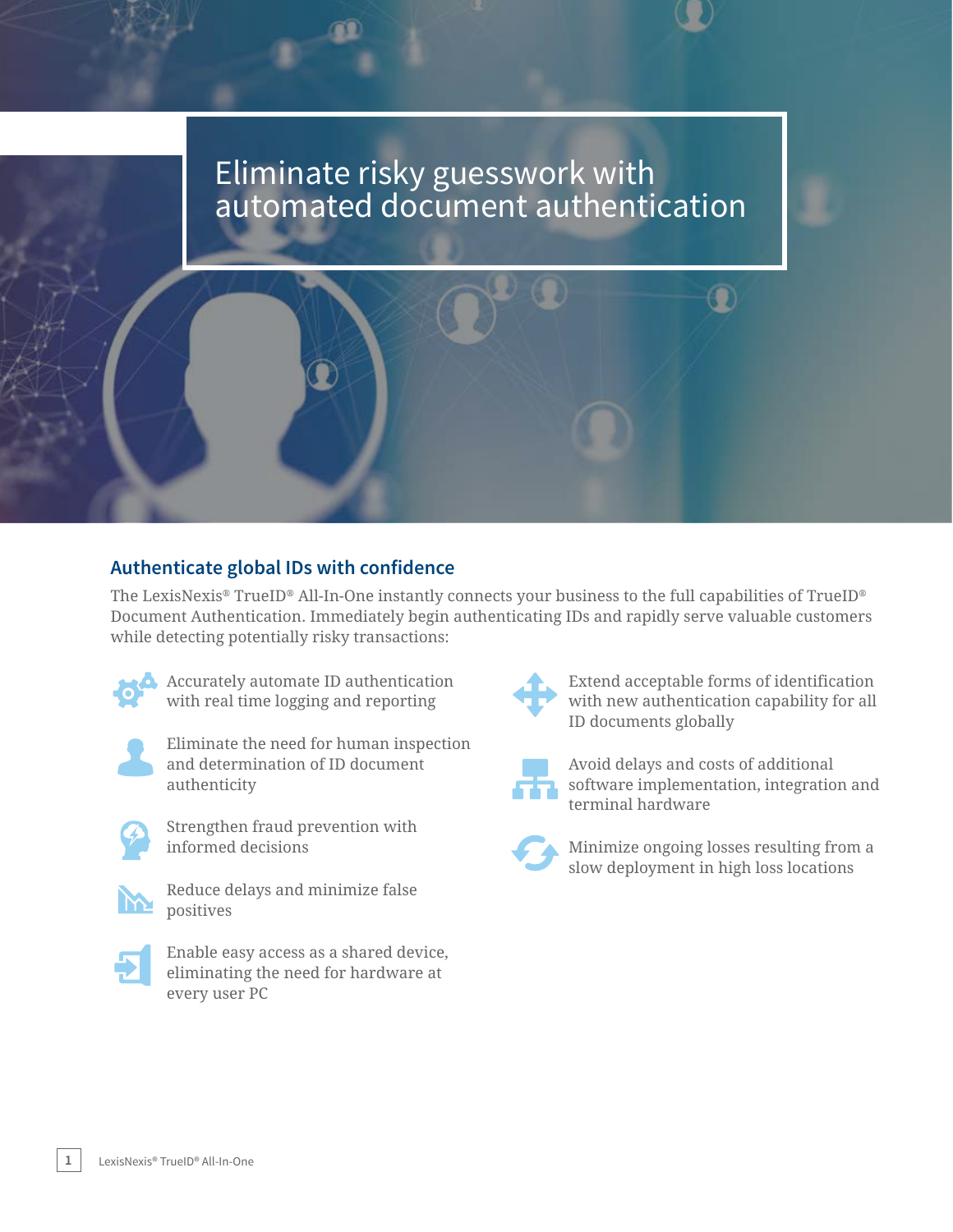### **Increase efficiencies without impacting internal resources**

The LexisNexis® TrueID® All-in-One Scanner combines industry-leading hardware and authentication software into one device. A stand alone solution, the All-in-One enables you to readily deploy TrueID® independently of highly-restricted networks. The scanner does not require costly integration, maintenance, or a PC.

The All-in-One can be used right out of the box with minimal set up and training of operators. Easy-to-interpret green and red lights display pass or fail decisions to operators, saving time and minimizing errors. The solution also easily scales to meet increased demand without adding human resources.

The LexisNexis® TrueID® All-in-One enables your business to capture increased ease of use and operational efficiencies without adding to the workload of your internal IT support teams. Industry-trusted hardware means you have a proven device with high uptime, high reliability and superb quality imaging results you can count on. Remotely administered software and security updates keep your business ahead of changes without downtime or delays. End users can directly contact our Service Center for ongoing device support in the field.

## **Accelerate ID authentication and avoid fraud**

The LexisNexis® TrueID® All-in-One helps eliminate the errors and delays of traditional ID authentication and enables your business to access current and comprehensive global identity intelligence to confidently authenticate an ID in seconds. Automate ID authentication with our fast-start, plug and play scanner to increase operational efficiencies, isolate fraud before it impacts your business and reduce friction for valuable customers.

| <b>HOW IT WORKS</b>                                                                                                                                                                                                |                                                                                                                                                                                                                |                                                                                                                                      |                                                                                                                                                                        |                                                                                                                                                                                                                                                              |
|--------------------------------------------------------------------------------------------------------------------------------------------------------------------------------------------------------------------|----------------------------------------------------------------------------------------------------------------------------------------------------------------------------------------------------------------|--------------------------------------------------------------------------------------------------------------------------------------|------------------------------------------------------------------------------------------------------------------------------------------------------------------------|--------------------------------------------------------------------------------------------------------------------------------------------------------------------------------------------------------------------------------------------------------------|
| <b>STEP ONE:</b>                                                                                                                                                                                                   | <b>STEP TWO:</b>                                                                                                                                                                                               | <b>STEP THREE:</b>                                                                                                                   | $\boxtimes$ $\boxtimes$<br><b>STEP FOUR:</b>                                                                                                                           | Dŵ<br>Ⅲ ●※<br>ംകം<br><b>STEP FIVE:</b>                                                                                                                                                                                                                       |
| <b>TrueID auto-classifies</b><br>the ID document,<br>e.g., State of<br>Virginia Driver's<br>license, to identify<br>its corresponding<br>Document Library<br>template with known<br>expected security<br>features. | Using the known<br>format, TrueID<br>extracts the data<br>from all visible fields<br>and machine-readable<br>zones (MRZ), comparing<br>and cross checking<br>all data (e.g. DOB may<br>be in three locations). | Proprietary<br>algorithms evaluate<br>and assess all text-<br>and image-based test<br>results to determine<br>document authenticity. | TrueID returns an<br><b>Overall Authentication</b><br><b>Pass or Fail Result</b><br>with all image data<br>converted to data<br>elements for logging<br>and reporting. | For research,<br>reconcilement and<br>reporting, full<br>transaction details are<br>securely transmitted to<br><b>LexisNexis datacenters</b><br>for storage. This may<br>include the overall<br>result, authentication<br>details and ID<br>document images. |